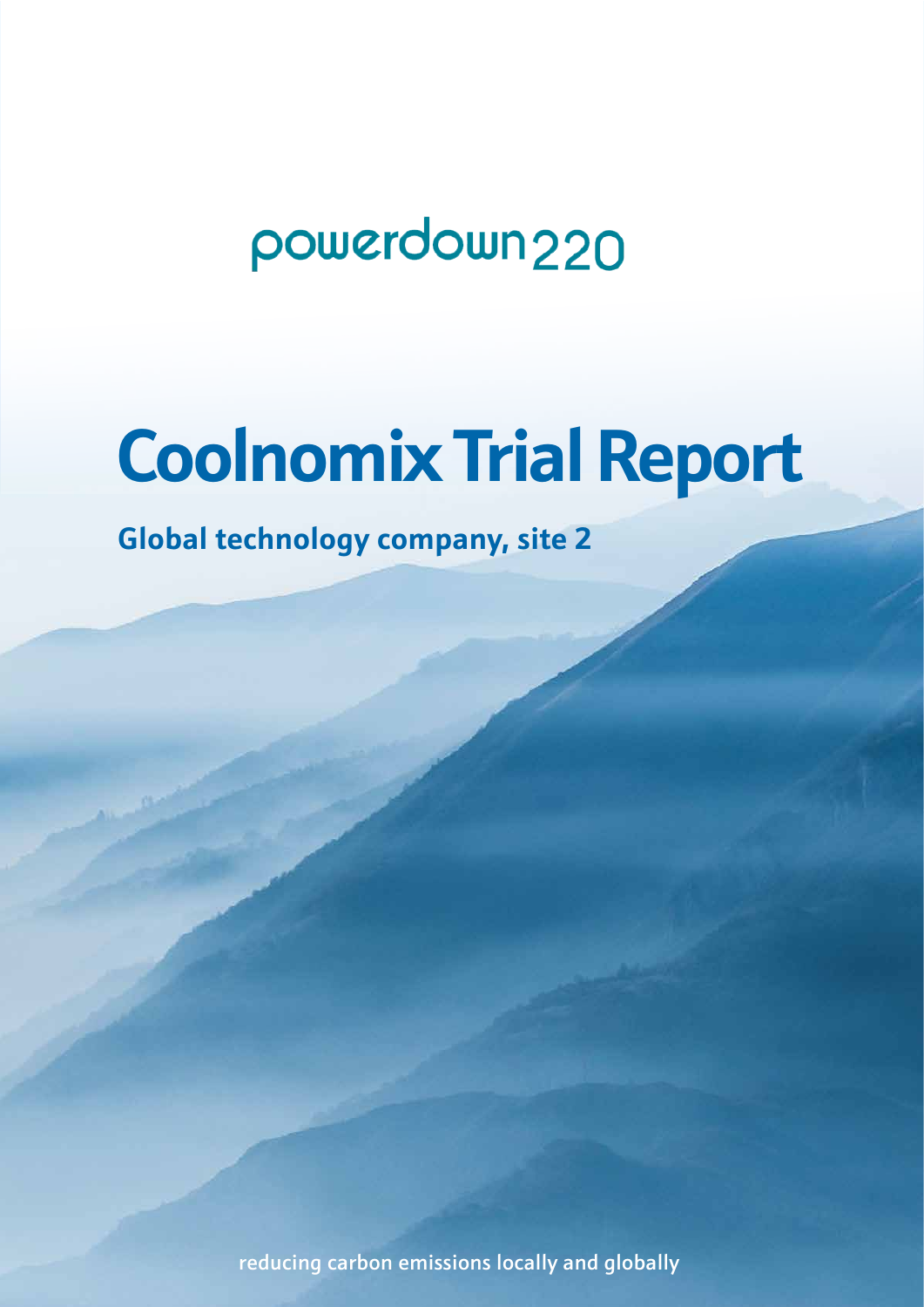#### Client

Global technology company.

#### Coolnomix Model

1 x AC-01 for air-conditioning use + 1 x MID smart meter with GPS capability for remote monitoring

#### Direct Annual Savings



657 kWh



187.25 kg CO2



37% energy saving

## **Coolnomix®**

Reduce the energy consumption of your air-conditioning and refrigeration without affecting the output you need. Our technology is maintenance free and can be easily installed by our qualified engineers with no disruption to your operation. You can expect up to 40% energy saving on your air-conditioning and up to 30% on your refrigeration.

*We keep your people, equipment and produce cool, and your energy budget from overheating*

## **Client**

Today over 100 researchers, mostly from Europe, are engaged in computer science research at the lab. Site 2 has 14 cooling units that operate 24/7/365. Located throughout the building, the cooling units give resilient support to the building's centralised cooling in the comms. rooms, as well as the projection room and auditorium.

## **Overview**

The purpose of the trial was 'proof of concept'. To demonstrate the potential for reducing both carbon emissions and direct energy consumption with the installation of COOLNOMIX - a unique patented intelligent thermostat, with a view to supplying and installing COOLNOMIX across the company's EMEA airconditioning portfolio which would significantly contribute to company's carbon negative goal.

Emissis carried out a 25.2-day trial on one air-conditioning unit within the rear of the projection room.

## **Trial**

On the 21/10/2020 the COOLNOMIX device was installed and connected to a server room air-conditioning unit. The device was switched either on/off weekly, with a digital timer, during the test period. The times and energy consumed are available in the 4-hourly data report.

To measure the energy consumed by the air-conditioning unit an MID smart meter, with remote connectivity, was connected.

Data recording commenced on the 21/10/2020. COOLNOMIX (ON) was operational for 288 hours (12 days). COOLNOMIX was bypassed (OFF) and the air-conditioning operated as 'normal' for 316 hours (13.2 days) until 15/11/2020.

During the 25.2-day trial, the metered half-hourly and 4-hourly data was collected and analysed. All the information is available on the Emissis cloud platform as well as the two appendices as supporting evidence.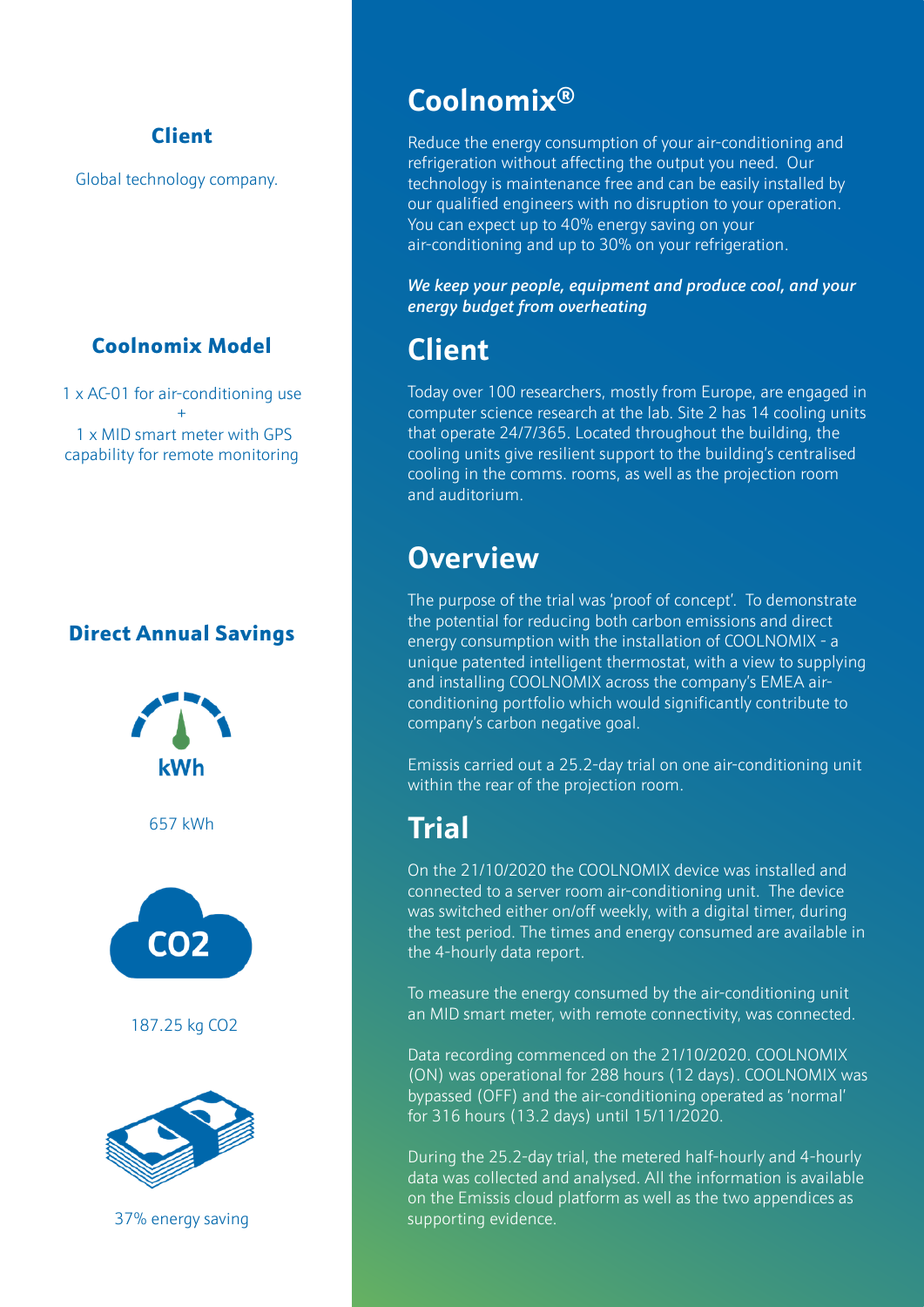## **Results**

#### **Daily**

COOLNOMIX active (ON) reduced daily energy consumption by 37% (see Figure 1), with a reduction of 1.8kWh per day.

The saving is based on the air-conditioning using 4.86kWh daily with COOLNOMIX inactive (OFF) and 3.08kWh with COOLNOMIX active (ON).

#### **Daily energy consumption (kWh) and saving with COOLNOMIX**



*Figure 1: Daily energy consumption and saving*



#### **Annual energy consumption (kWh) and annual saving with COOLNOMIX**

*Figure 2: Annual energy consumption and savings*

#### **Annual**

The calculated 1.8kWh daily saving with COOLNOMIX equates to annual energy savings of 657kWh (see Figure 2) which is equivalent to a carbon emissions reduction of 187.25kg of CO2.

The annual savings were calculated on average daily consumption showing:

COOLNOMIX (ON) consumption averages 3.08kWh COOLNOMIX (OFF) consumption averages 4.86kWh

*COOLNOMIX will reduce your carbon emissions by 187.25kg of C02 per annum*

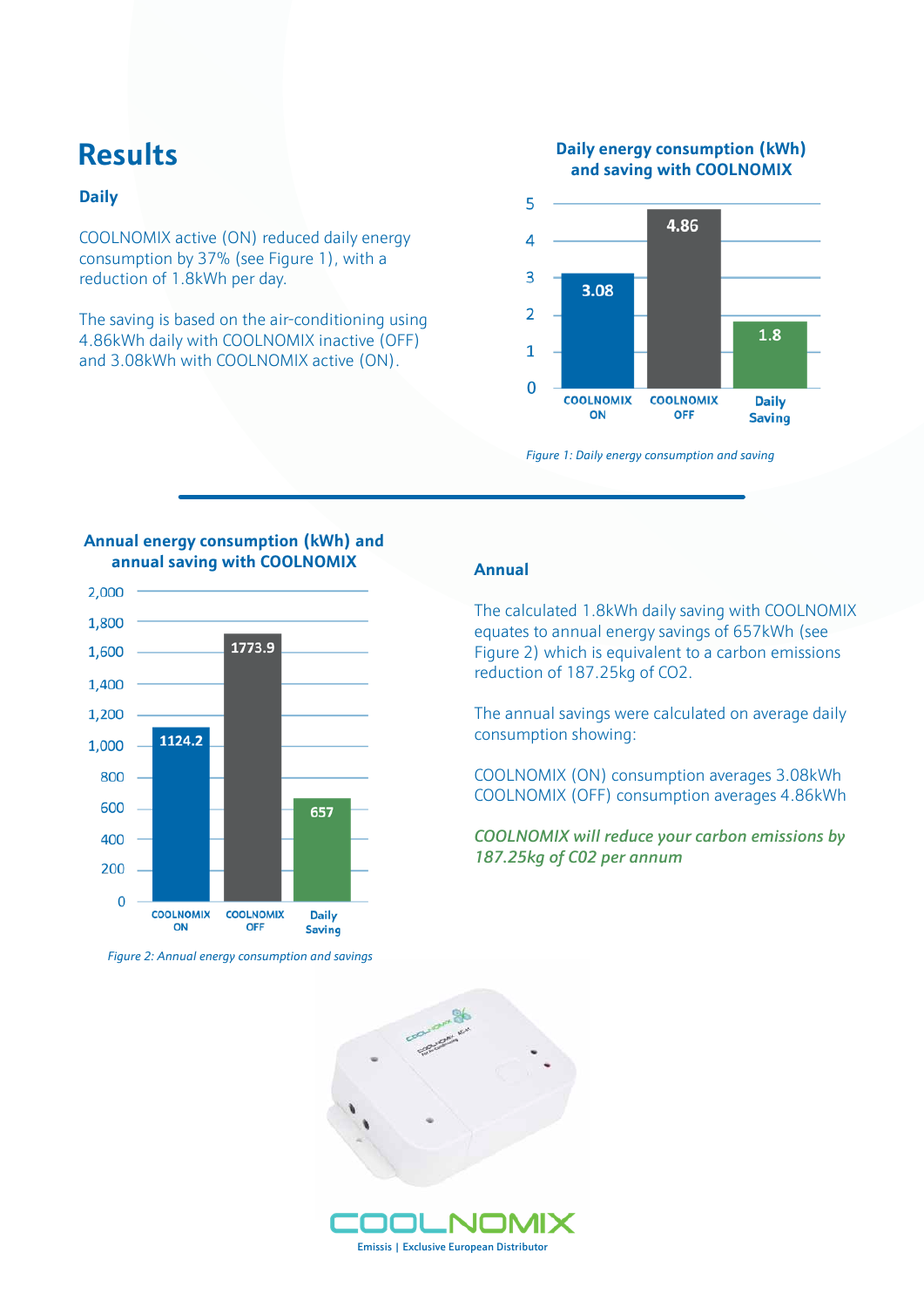## **Conclusions**

The trial proves the daily energy savings with COOLNOMIX and allows us to predict the annual carbon emissions reduction and energy savings.

Furthermore, we can provide an evidence-based projection for 10 years ahead (see Figure 3).



#### **10-year benefit: kWh, CO2 and financial**

The 37% reductions at this site, alongside the 24% reductions at site 1, makes it clear to see makes it is clear to see that the energy consumption and CO2 emissions have been significantly reduced. The average reductions across our UK installations is 25.5%.

Post Covid-19, when this site returns to normal operation, we expect the air-conditioning units to be working harder and consuming more power – with COOLNOMIX active during these times we expect even better reductions with our device.

## **Appendix**

All half-hourly data and its summary '4-hourly readings' is attached.

GREEN indicates COOLNOMIX active (ON) and the air-conditioning operating with COOLNOMIX 'optimisation'

RED Indicates COOLNOMIX inactive (OFF) and the air-conditioning operating as 'normal'

### **Notes**

The COOLNOMIX device's ROI is dependent on the following criteria:

- KW rating of the refrigeration or cooling system
- Operational run hours
- Electricity cost per kWh